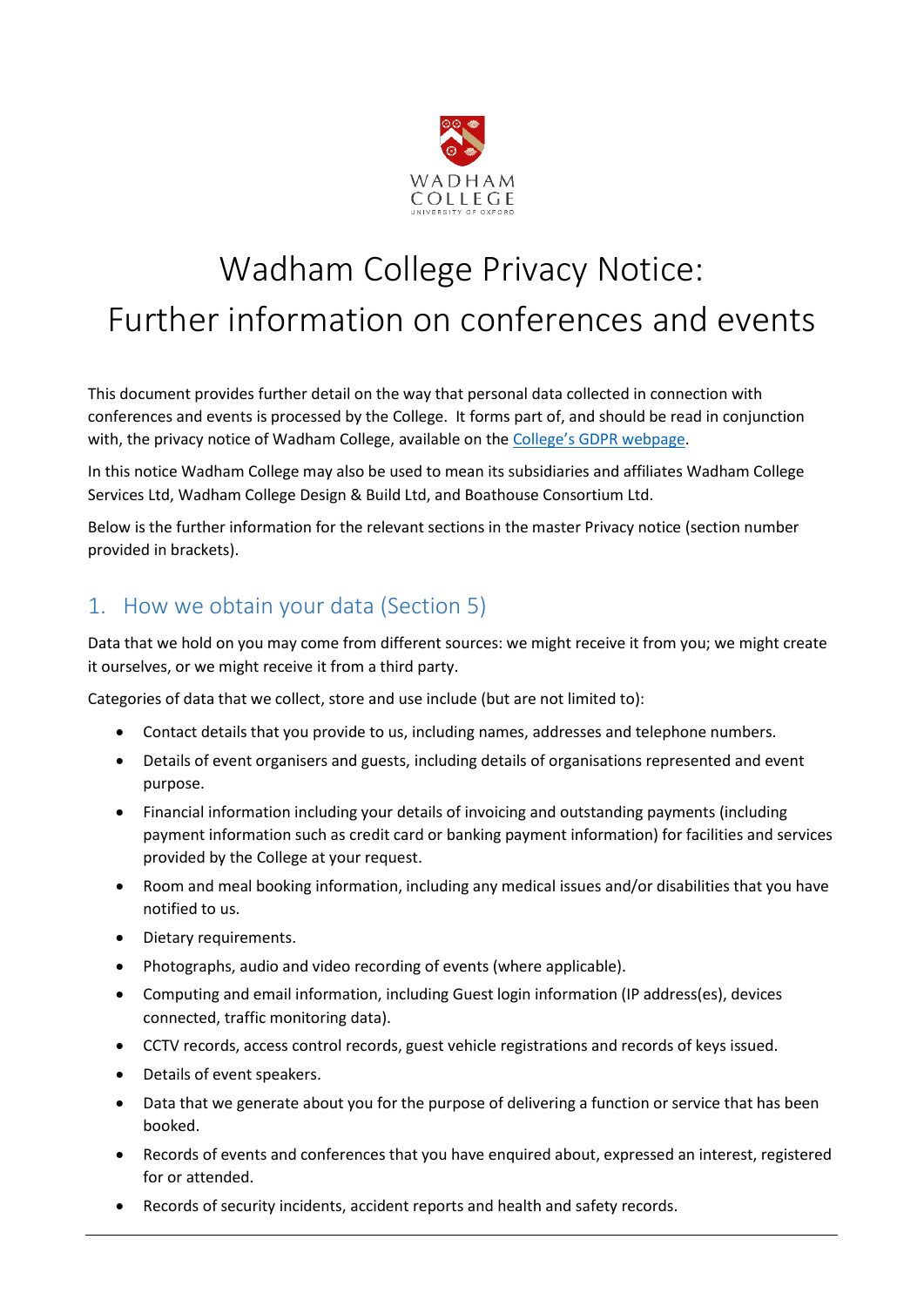- Opinions or comments made by you about events at the College.
- Records relating to individuals who have, or intend to be, married in the College Chapel, including names, marriage dates, occupation, wedding preferences and plans.

Further categories of data that we hold in relation to attendees, organisers and others involved in conferences and events are set out in a full record of our processing activity available from the Data Protection Officer of the College (see section 4 below).

# 2. Details of our processing activities, including our lawful basis for processing (Section 9)

The law requires that we provide you with information about the lawful basis on which we process your personal data, and for what purpose(s).

#### Data that you provide to us and the possible consequences of you not providing it

Most data that you provide to us is processed by us in order that we, and you, can each fulfil our contractual obligations and/or comply with obligations imposed by law. For example:

- Financial information, as listed above, must be provided as part of any contract between us for the provision of services or access to facilities.
- Details of event organisers and guests, including details of organisations represented and event purpose must be provided to us under the contract in place between us, in order that we can properly manage Wadham College facilities and ensure that our facilities are not used to further illegal or inappropriate aims.

We also process personal date for the purposes of our or someone else's legitimate interests, except where overridden by your data protection rights and freedoms. For example, the College has a legitimate interest in granting appropriate access to its property and for gauging the value of future activities.

The consequences for any failure to provide such data will depend on the particular circumstances. For example, a failure to provide the relevant financial information will mean that we are unable to process any payment from you and may not be able to enter into the relevant contract with you. A failure to provide accurate organisation and purpose details for events may mean that we choose not to enter into the relevant contract with you, or that an event in progress is not permitted to continue.

Some data that you give to us is provided on a wholly voluntary basis – you have a choice whether to do so. Examples include:

 Disability and health condition information, which you may choose to provide to us in order that we can take this information into account when allocating appropriate accommodation to you.

#### Other sources of your data

Apart from the data that you provide to us, we may also process data about you from a range of sources. These include:

- Data that we generate about you, such as when communicating with you, receiving your requests, orders and/or payments;
- Guests attending the relevant conference and/or event;
- Third parties with an interest in the activities of your organisation;

Where Special Category data or data relating to criminal convictions or allegations is processed, this will be as set out in the Wadham College Privacy notice. Our grounds for processing Special Category data are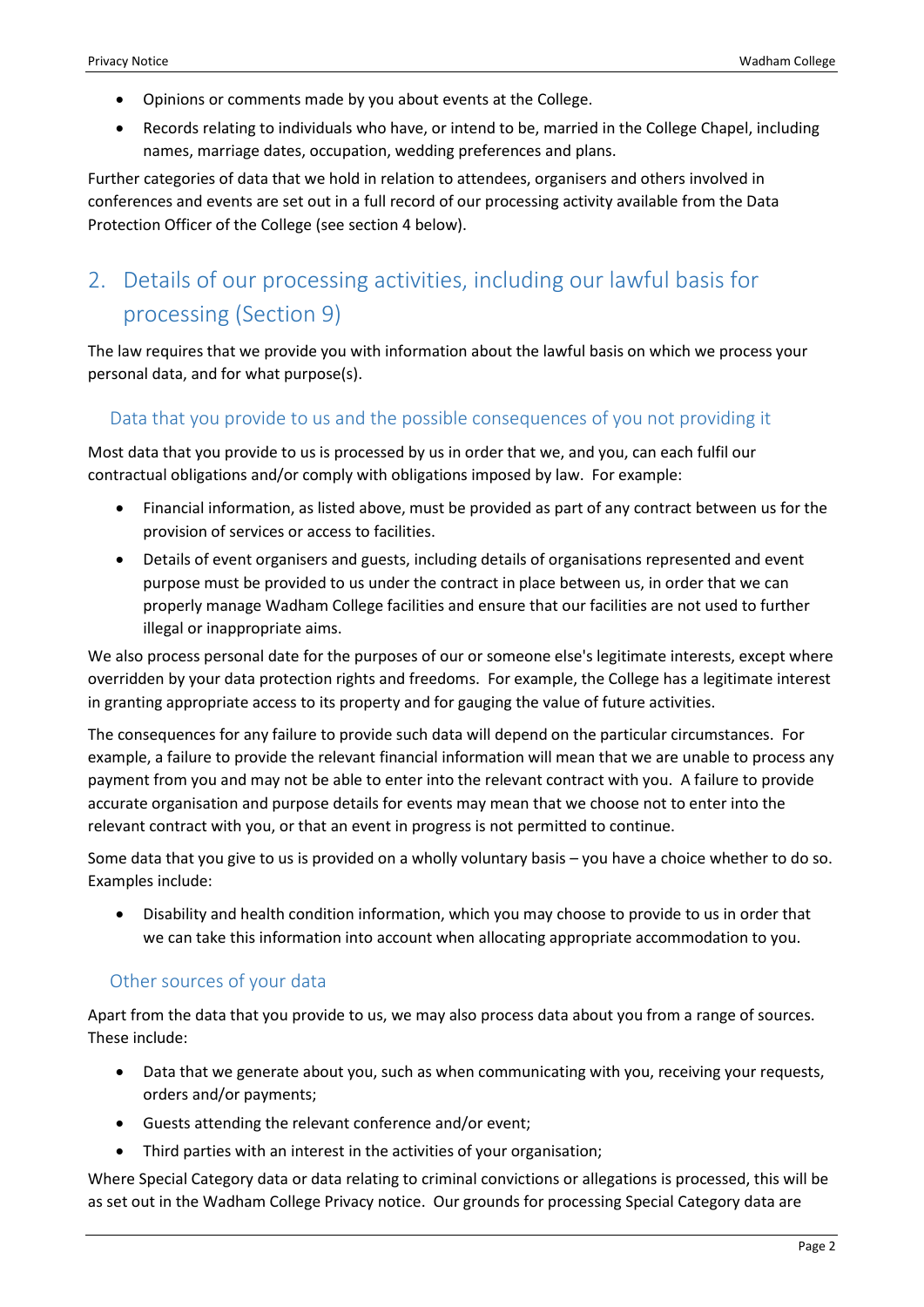provided in a detailed record of our processing activity available from the Data Protection Officer (see Section 4 below).

## 3. How long we keep your data (Section 12)

We retain your personal information for as long as necessary to fulfil the purposes for which it was collected, including for the purpose of satisfying any legal, accounting or reporting requirements.

The retention period, will depend on the category of the data. As a general guide, our expected retention periods are as follows:

| <b>Expected retention period</b> | Data                                                                                                                                                                                                                                             |
|----------------------------------|--------------------------------------------------------------------------------------------------------------------------------------------------------------------------------------------------------------------------------------------------|
| 30 Days                          | CCTV records are held for 30 days. *CCTV records relating to accidents, security<br>incidents or health & safety records may be retained for up to 7 years.                                                                                      |
| 12 Months                        | Records of events and conferences that you have enquired about, expressed an<br>interest, registered for or attended.                                                                                                                            |
|                                  | Contact details that you provide to us, including names, addresses and telephone<br>numbers.                                                                                                                                                     |
|                                  | Details of event guests, including name, gender, age, details of organisations<br>represented and event purpose.                                                                                                                                 |
|                                  | Dietary requirements.                                                                                                                                                                                                                            |
|                                  | Computing and email information, including Guest login information (IP address(es),<br>devices connected, traffic monitoring data).                                                                                                              |
|                                  | Room and meal booking information, including any medical issues and/or disabilities<br>that you have notified to us.                                                                                                                             |
| 7 Years                          | CCTV records relating to accidents, security incidents or health & safety records may<br>be retained for up to 7 years.                                                                                                                          |
|                                  | Details of event organisers, including name, contact details, details of organisations<br>represented and event purpose, including any correspondence with you.                                                                                  |
|                                  | Financial information including your details of invoicing and outstanding payments<br>(including payment information such as credit card or banking payment information)<br>for facilities and services provided by the College at your request. |
|                                  | Records of security incidents, accident reports and health and safety records.                                                                                                                                                                   |
|                                  | Details of event speakers.                                                                                                                                                                                                                       |
|                                  | Data that we generate about you for the purpose of delivering a function or service<br>that has been booked.                                                                                                                                     |
| Held in perpetuity               | Photographs, audio and video recording of events (where applicable).                                                                                                                                                                             |
|                                  | Records relating to individuals who have, or intend to be, married in the College<br>Chapel, including names, marriage dates, occupation, wedding preferences and plans.                                                                         |
|                                  | Opinions or comments made by you about events at the College.                                                                                                                                                                                    |
|                                  | If you are a College member or Alumnus then a record of your attendance may be<br>held in College archives.                                                                                                                                      |

A full record of our processing activity, including the lawful basis on which we rely and expected retention periods is available on request from the Data Protection Officer at Wadham College.